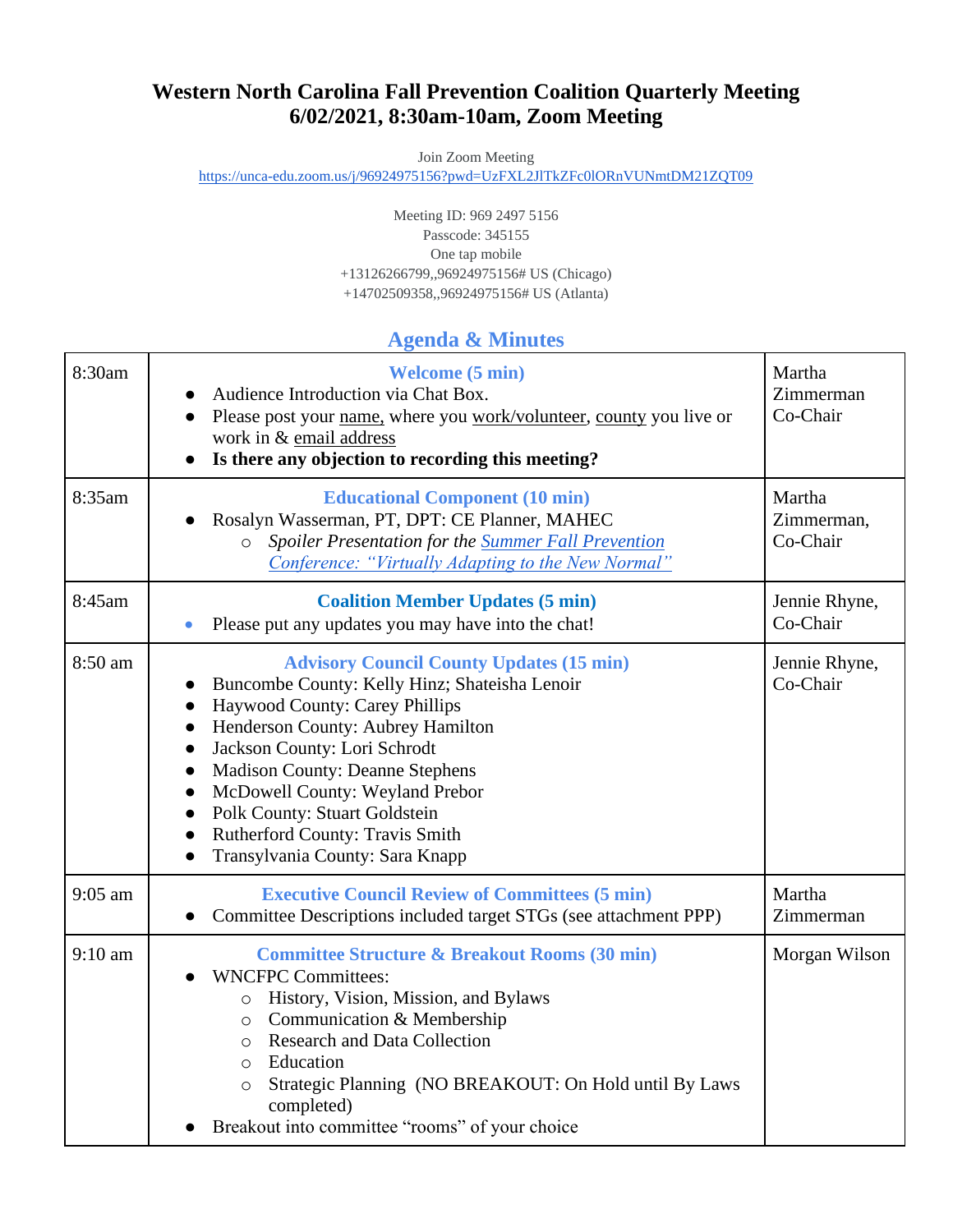|           | <b>Breakout Deliverables</b><br><b>Brief Participant Introductions</b><br>$\circ$<br>Read/review goals of the specific breakout committee<br>$\circ$<br>Create a list of individuals committed to serving on committee<br>$\circ$<br>Name a chairperson of the committee<br>$\circ$<br>Determine how often committee will meet and schedule a<br>$\bigcirc$<br>date/time of the first meeting |                                                       |
|-----------|-----------------------------------------------------------------------------------------------------------------------------------------------------------------------------------------------------------------------------------------------------------------------------------------------------------------------------------------------------------------------------------------------|-------------------------------------------------------|
| $9:40$ am | <b>Report Back and Discussion</b><br>Please report back on and any questions or needs you may have for the<br>larger group during this time.<br>Did you like using the Quarterly Meeting Time to participate in<br>committee work? (Please put in chat)                                                                                                                                       | Morgan Wilson,<br>Secretary                           |
| $9:50$ am | <b>Future Plans from Executive Council</b><br>Internship<br>Forming a Workgroup for Fall Prevention Awareness Week Planning                                                                                                                                                                                                                                                                   | Martha<br>Zimmerman $\&$<br>Morgan Wilson             |
| $9:55$ am | <b>Adjourn Meeting</b><br>After this meeting, the minutes will be sent out. Please be sure to review<br>the list of reminders below!<br>Next Meeting: September 1st, 8:30am-10am                                                                                                                                                                                                              | Jennie Rhyne<br>and Martha<br>Zimmerman,<br>Co-Chairs |

## Reminders:

## **Goals of WNCFPC, 2021**

During 2021-2022, WNCFPC will:

- 1. Update WNCFPC's organizational structure, History/ Mission/Vision statements and develop Bylaws
- 2. Collect and analyze demographic and falls related data from WNCFPC counties to guide development of strategic and action plans
- 3. Develop and implement WNCFPC's 2021-2024 Strategic Plan
- 4. Increase and sustain membership in WNCFPC and participation within 9 coalition counties
- 5. Provide fall prevention educational programs at quarterly WNCFPC meetings and Fall Prevention Conferences/Courses for WNC communities
- 6. Compile and disseminate coalition county specific fall prevention resource guides through fliers, website and Facebook

## **Fall Prevention Conference: "Virtually Adapting to the New Normal"**

*June 16th, 8:30am-12:30pm: Virtual and In-Person*

- <https://mahec.net/event/register/65902>
	- \$50.00 Early Registration Fee Healthcare Providers
		- Applies 3/31/21–6/9/21
	- \$25.00 Early Registration Fee Aging Services Provider or Community Member
		- Applies 3/31/21–6/9/21
	- \$25.00 Early Registration Fee Student (May be asked to present proof of enrollment)
		- Applies 3/31/21–6/9/21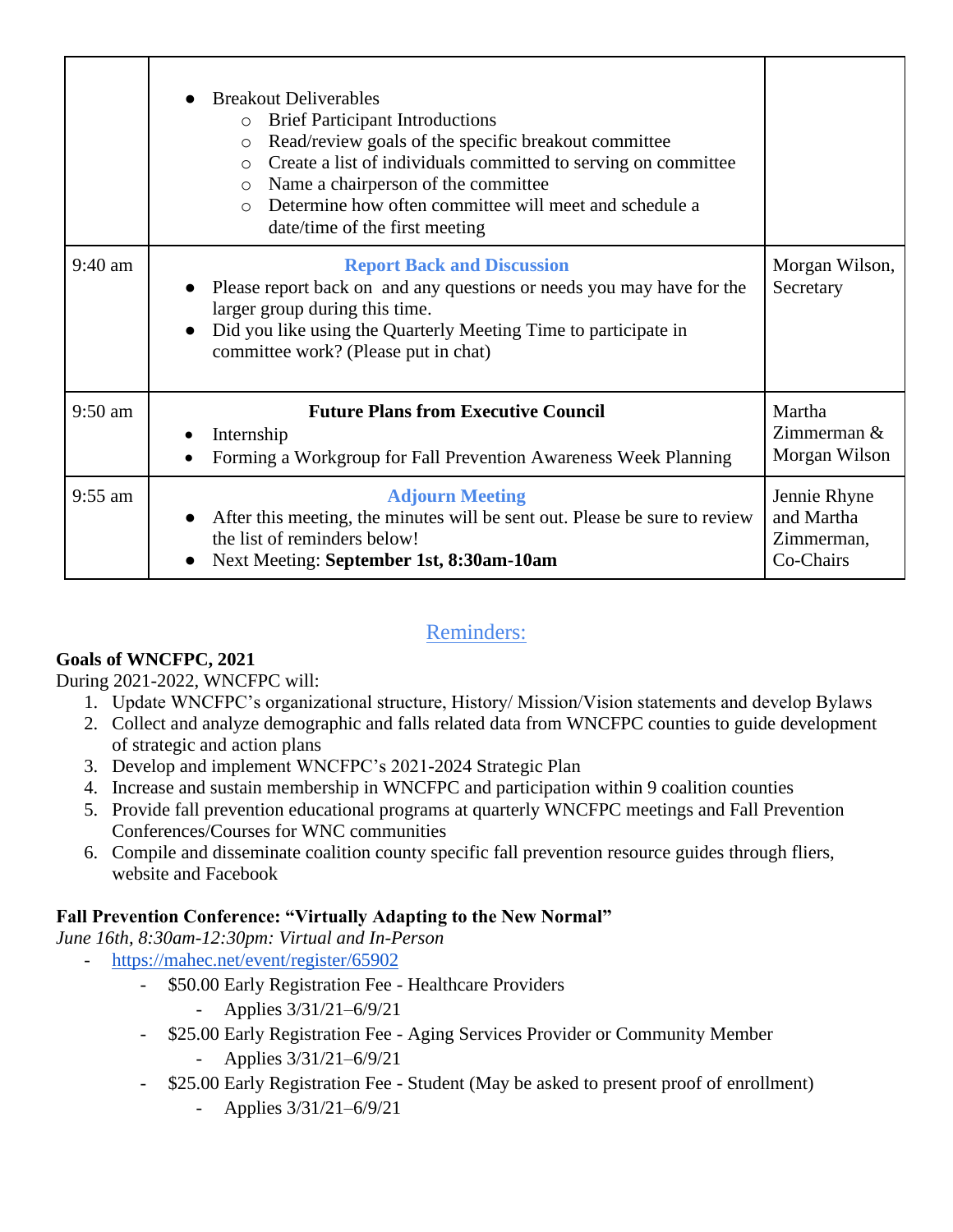#### **Minutes:**

## **Attendees:**

- Martha Zimmerman, Co-Chair: [mzimmerman0988@gmail.com](mailto:mzimmerman0988@gmail.com)
- Aubrey Hamilton, Pardee UNC in Hendersonville NC Henderson County NC, Aubrey.Hamilton@unchealth.unc.edu
- Deana Stephens, Madison Co. Health Department, Director of Community Health Programs, dstephens@madisoncountync.gov
- Carey Phillips, Givens Estates- Buncombe County, [cphillips@givensestates.org](mailto:cphillips@givensestates.org)
- Jeanne Mathews, Southwestern Commission Area Agency on Aging, [jeanne@regiona.org](mailto:jeanne@regiona.org)
- Weyland Prebor, McDowell Senior Center, McDowell County, [wprebor@mcdowellseniorcenter.org](mailto:wprebor@mcdowellseniorcenter.org)
- Lori Schrodt Western Carolina University Jackson County, *Ischrodt@email.wcu.edu*
- Jennie Pressley, Council on Aging
- Sara Knapp, Transylvania County, AARP volunteer. [sknapp.sfk@gmail.com](mailto:sknapp.sfk@gmail.com)
- Rosalyn Wasserman, [Rosalyn.wasserman@mahec.net](mailto:Rosalyn.wasserman@mahec.net)
- Diane Grimm's from Fysio

## **Advisory Council Updates:**

- Buncombe County: Kelly Hinz; Shateisha Lenoir
	- N/A
	- Update from Brea Kuykendall: getting programs up and running in Buncombe county, a little slower but very exciting! Including Walking with Ease; and a Matter of Balance.
- Haywood County: Carey Phillips
	- Givens Has been able to open their swimming pool.
- Henderson County: Aubrey Hamilton
	- People are getting busy again, people are moving around, COVID numbers going down
- Jackson County: Lori Schrodt
	- Starting a falls program with students at the local Senior Center; and some basics on home safety
	- $\circ$  Jeanne Matthews (Health Promotion & Aging Coordinator): often has served as a liaison between the WNCFPC and the most western counties in Region A
		- All 3 Adult Day Programs and 2 Senior Centers opening back up: Jackson County Adult Day Program, Haywood County - Maple Leaf Adult Respite and Macon County - Care **Connections**
- Madison County: Deanne Stephens
	- Working to get Walk With Ease and A Matter of Balance set up, senior centers have not opened up yet
- McDowell County: Weyland Prebor
	- Had our senior games, very successful. Things are opening up so that's good!
- Polk County: Stuart Goldstein
	- N/A
- Rutherford County: Travis Smith
	- N/A
- Transylvania County: Sara Knapp
	- Senior Health Day at Silvermont- very successful
- WNCFPC is currently recruiting an intern for the summer or the fall. There may be an opportunity for a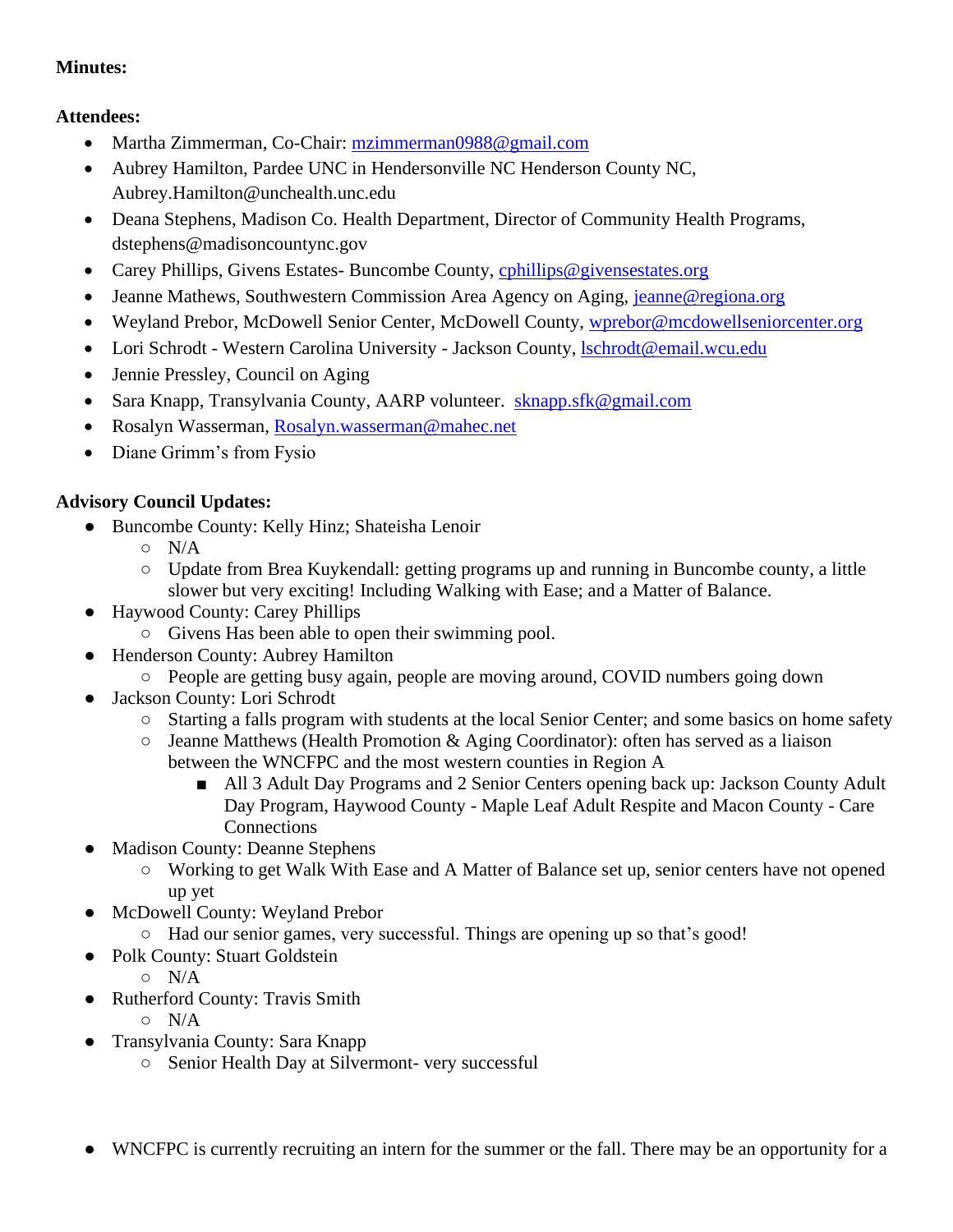college student to receive a stipend from the COVID Service Corp if the intern can be recruited soon before the Corp has all the available slots filled. Please contact Martha Zimmerman at [mzimmerman0988@gmail.com](mailto:mzimmerman0988@gmail.com) if you know someone who is interested.

The WNCFPC is looking to form a workgroup to begin working on having a project for National Falls Prevention Week in Sept. The current suggestions are to offer the Falls Prevention Placemats. If you are interested in this project, please let Morgan Wilson know at [mklinkow@unca.edu](mailto:mklinkow@unca.edu)

Also, Healthy Aging NC and High Country Area Agency on Aging will be hosting a statewide planning call for **Falls Prevention Awareness Week 2021** on **Monday, July 19th 10-11 am. At**  [Launch Meeting -](https://unca-edu.zoom.us/j/99150461780?pwd=eWNMNEZCT1FEaHZuYjhsNEc0akNoQT09#success) Zoom

#### **Committee Report Back:**

- **Education:**
	- Will hold on identifying a chair
	- Brea Kuykendall is going to manage zoom platform
	- First meeting time will be determined after mass email sent from Education Committee to recruit members including Doodle Poll to determine next meeting time.
	- Brief discussion regarding possible education topics: Blue Zone Project, Update on programs open post pandemic

-

- Immediate Priorities: Develop an education program for Sept WNCFP quarterly meeting.

#### - **Communication and Membership**

- Small Group
- Audrey is going to manage zoom platform
- Meeting the first Wednesday of July or July 7, 2021 at 8am
- Working to understanding our baseline, goals on a FB page, what audience are we targeting
- What do we need for membership, etc.
- **Research and Data:**
	- Sara Knapp is going to handle the zoom information
	- Meet in the next two weeks, then hopefully every 4-6 weeks
	- Looking at data on county demographics, resource information, and looking for gaps to initiate our activities
	- **History, Vision, Mission & Bylaws**
		- Get some examples of history, mission & vision write ups
		- Meet July  $14<sup>th</sup>$  at 3 pm
		- Weyland Prebor will chair this committee and host zoom platform

## **Coalition Member Updates:**

- WNCFPC and MAHEC Fall Prevention Conference: "Virtually Adapting to the New Normal"
	- o June 16th, 8:30am-12:30pm: Virtual and In-Person
	- o <https://mahec.net/event/register/65902>
- Anne Plyer: will begin teaching in-person Tai Chi for Health Classes through WNC Tai Chi for Health beginning August 4 at Homewood Event Center in Montford. Offering a 16 -week series of one-hour